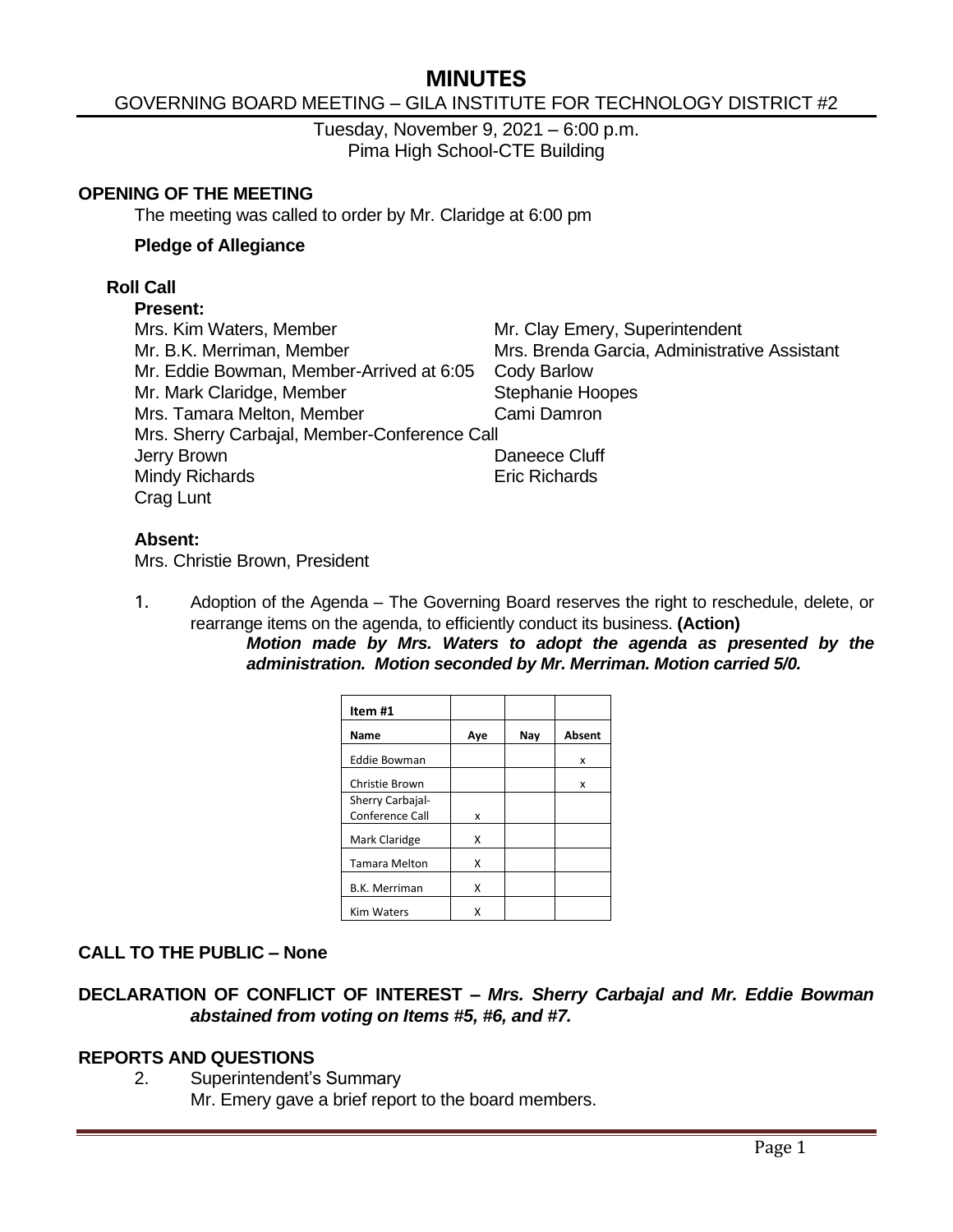# **CONSENT AGENDA – Action**

Approval of routine payroll and expense vouchers/routine matters

- 3. Approval of Minutes of the October 12, 2021, Regular Meeting. Recommendation to approve/ratify financial matters**.**
	- A. Payroll and expense vouchers.
	- B. Cash balance reports.

# *Motion made by Mrs. Melton to approve the consent agenda items as presented. Motion seconded by Mrs. Waters. Motion carried 6/0.*

| Item #3              |     |     |        |
|----------------------|-----|-----|--------|
| Name                 | Ave | Nav | Absent |
| <b>Eddie Bowman</b>  | X   |     |        |
| Christie Brown       |     |     | x      |
| Sherry Carbajal-     |     |     |        |
| Conference Call      | x   |     |        |
| Mark Claridge        | x   |     |        |
| <b>Tamara Melton</b> | x   |     |        |
| <b>B.K. Merriman</b> | x   |     |        |
| <b>Kim Waters</b>    | χ   |     |        |

### **LEGAL/FINANCIAL**

#### **New Business**

- 4. Board Training and Discussion. **(Discussion Only)** *Mr. Emery will lead a discussion regarding the role GIFT plays in ASBA and other activities.*
- 5. Discussion and approval to request that ADE re-allocate ESSER II and ESSER III monies to member districts for use in CTE. **(Action) Motion made by Mr. Merriman to discuss and approve reallocating ESSER II and ESSER III monies to member districts. Motion seconded by Mrs. Waters. Mrs. Sherry Carbajal and Mr. Eddie Bowman abstained. Motion carried 4/0.**

| Item #6                             |     |     |                |               |
|-------------------------------------|-----|-----|----------------|---------------|
| Name                                | Aye | Nay | <b>Abstain</b> | <b>Absent</b> |
| <b>Eddie Bowman</b>                 |     |     | x              |               |
| Christie Brown                      |     |     |                | Χ             |
| Sherry Carbajal-<br>Conference Call |     |     | x              |               |
| Mark Claridge                       | X   |     |                |               |
| <b>Tamara Melton</b>                | X   |     |                |               |
| <b>B.K. Merriman</b>                | x   |     |                |               |
| <b>Kim Waters</b>                   | x   |     |                |               |

6. Discussion and approval of the CTED member district approved programs for 2021- 2022. **(Action)** *Motion made by Mrs. Melton to approve CTED member district programs for 2021-2022. Motion seconded by Mr. Merriman. Mrs. Sherry Carbajal and Mr. Eddie Bowman abstained. Motion carried 4/0.*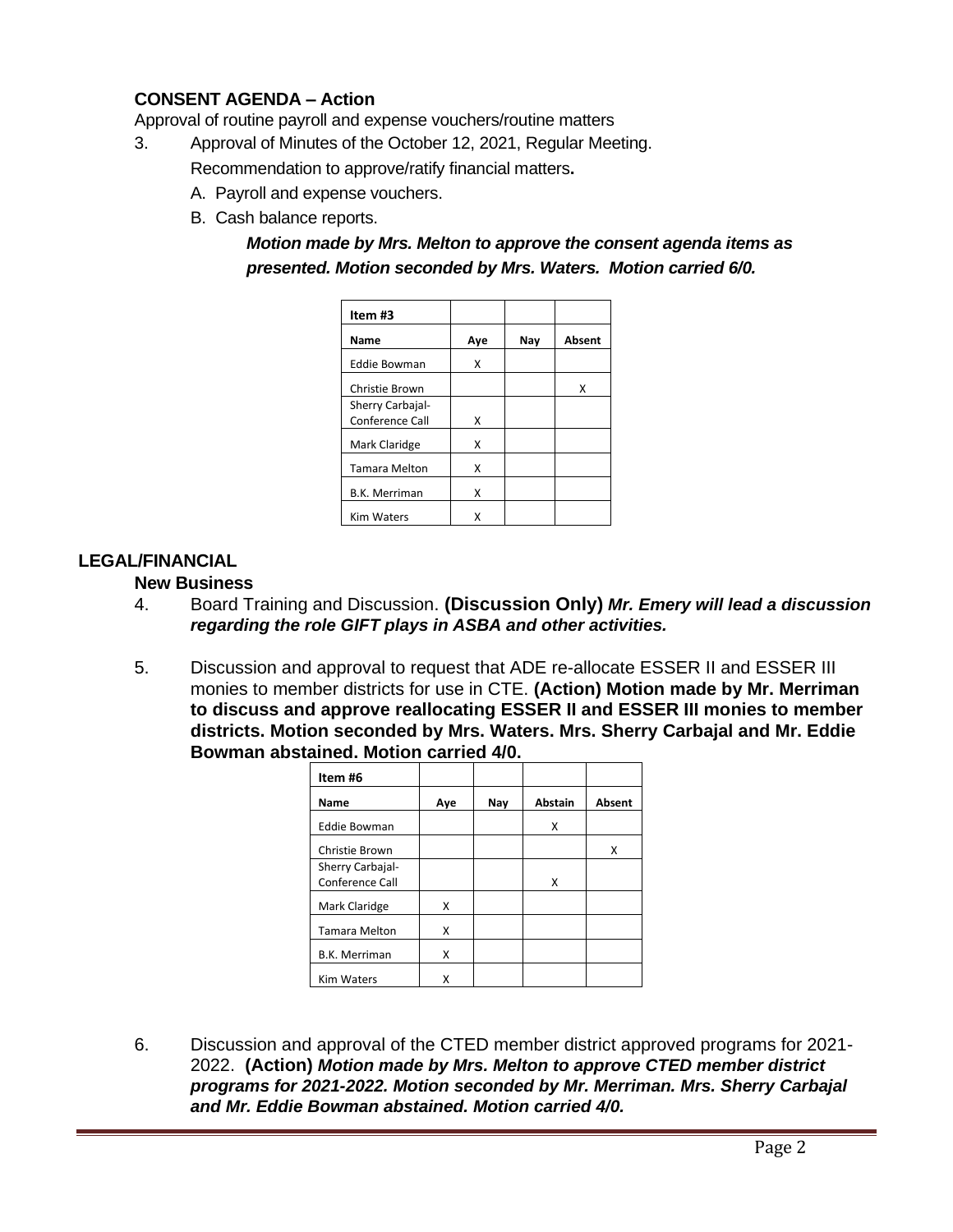| Item #6              |     |     |                |        |
|----------------------|-----|-----|----------------|--------|
| Name                 | Aye | Nay | <b>Abstain</b> | Absent |
| <b>Eddie Bowman</b>  |     |     | x              |        |
| Christie Brown       |     |     |                | x      |
| Sherry Carbajal-     |     |     |                |        |
| Conference Call      |     |     | x              |        |
| Mark Claridge        | X   |     |                |        |
| <b>Tamara Melton</b> | X   |     |                |        |
| <b>B.K. Merriman</b> | X   |     |                |        |
| <b>Kim Waters</b>    | x   |     |                |        |

7. Discussion and approval of CTE counselors and CTE Career Technician Stipends for 2021-2022. **(Action)** *Motion made by Mr. Merriman to approve CTE Counselors and CTE Career Technician Stipends for 2021-2022. Motion seconded by Mrs. Melton. Mrs. Sherry Carbajal and Mr. Eddie Bowman abstained. Motion carried 4/0.*

| Item #7              |     |     |                |               |
|----------------------|-----|-----|----------------|---------------|
| Name                 | Aye | Nay | <b>Abstain</b> | <b>Absent</b> |
| <b>Eddie Bowman</b>  |     |     | X              |               |
| Christie Brown       |     |     |                | x             |
| Sherry Carbajal-     |     |     |                |               |
| Conference Call      |     |     | X              |               |
| Mark Claridge        | x   |     |                |               |
| <b>Tamara Melton</b> | X   |     |                |               |
| <b>B.K. Merriman</b> | X   |     |                |               |
| <b>Kim Waters</b>    | x   |     |                |               |

8. Discussion and approval of Superintendent evaluation instrument. **(Action) Motion made by Mr. Bowman to approve the Superintendent evaluation instrument. Motion seconded by Mrs. Waters. Motion carried 6/0.**

| Item #8              |     |     |         |        |
|----------------------|-----|-----|---------|--------|
| Name                 | Aye | Nay | Abstain | Absent |
| <b>Eddie Bowman</b>  | X   |     |         |        |
| Christie Brown       |     |     |         | x      |
| Sherry Carbajal-     |     |     |         |        |
| Conference Call      | X   |     |         |        |
| Mark Claridge        | X   |     |         |        |
| <b>Tamara Melton</b> | x   |     |         |        |
| <b>B.K. Merriman</b> | X   |     |         |        |
| <b>Kim Waters</b>    | x   |     |         |        |

9. Approval of Policy, regulations, and exhibits, first reading/review. **(Discussion Only)** GBGB-R—Staff Personal Security and Safety, GCH – Professional / Support Staff Orientation and Training, IMB – Teaching About Controversial / Sensitive Issues JLCB –